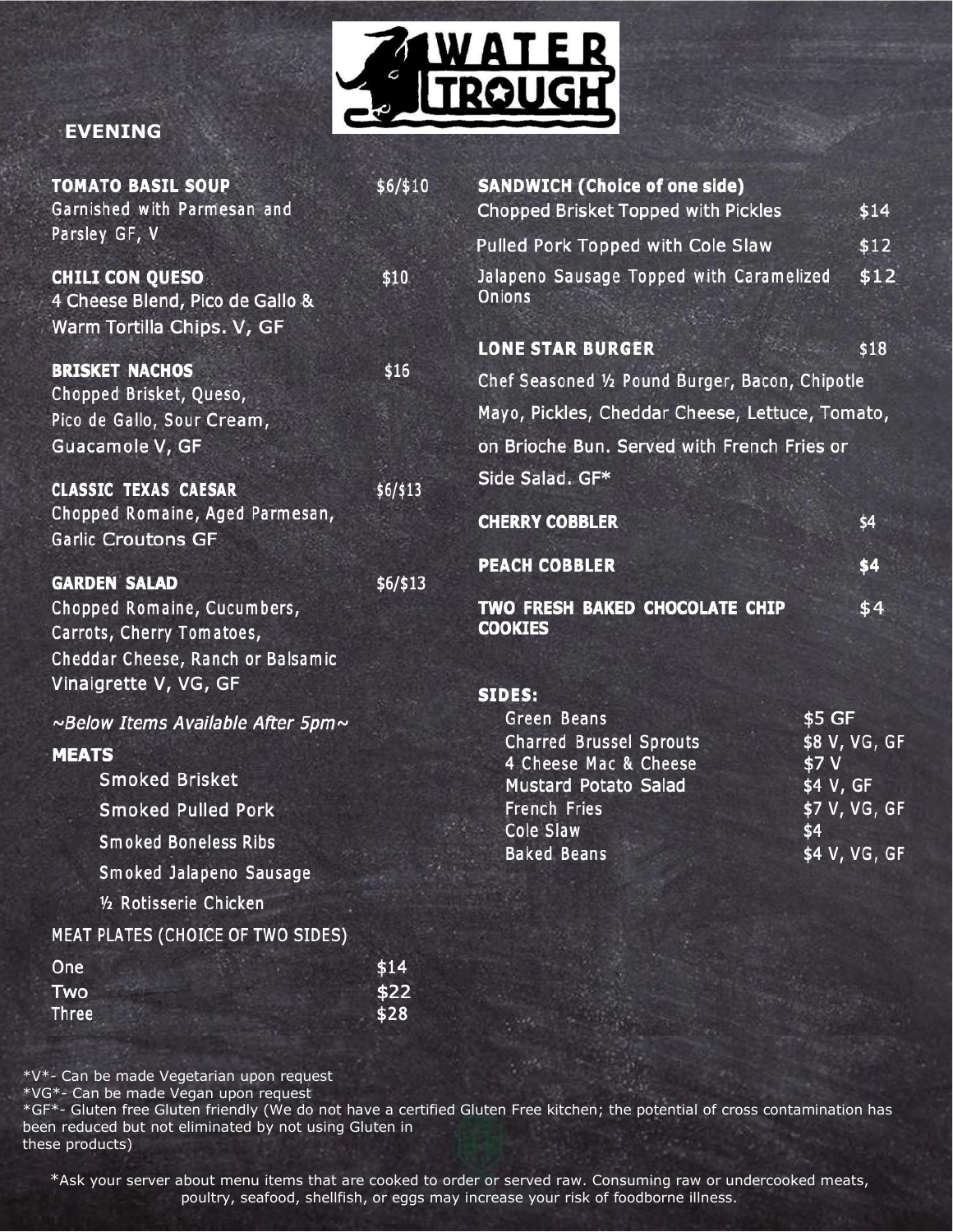

#### **COCKTAILS**

| <b>Hill Country Cooler</b><br>Deep Eddy Grapefruit Vodka, Elderflower Liqueur,<br>Lime Juice                     | \$10             |
|------------------------------------------------------------------------------------------------------------------|------------------|
| <b>Berry Couture</b><br>Titos Vodka, Elderflower Liqueur, Hibiscus<br>Liqueur, Fresh Berries, Richards Rainwater | \$12             |
| <b>Chill Cowboy</b><br>Dripping Springs Vodka, Hibiscus Liqueur, Mint,<br>Peach Puree, Richards Rainwater        | \$12             |
| <b>Lone Star Margarita</b><br>Astral Silver Tequila, Cointreau, Lime Juice, Agave                                | \$12             |
|                                                                                                                  |                  |
| <b>Nectar</b><br>+ Fresh Fruit or Flavor<br>+Spicy                                                               | \$1.50<br>\$2.00 |
| <b>Rosemary Sidecar</b><br>Fresh Lemon, Demerara, Remy Martin Cognac,<br>Rosemary                                | \$12             |
| <b>Blackberry Mule</b><br>Dripping Springs Vodka, Lime Juice, Fresh<br>Blackberries, Fever Tree Ginger Beer      | \$12             |

**Basil Lemon Drop Martini \$12** Fresh lemon, Basil, Absolute Vodka, Triple Sec

**Honey Lavender Lemonade \$12** Empress 1908 Gin, Honey Lemonade, Violet Lavender Liqueur

**Spring Berry Tini 612** Deep Eddy Vodka, Fresh Lemon, Freshberries

**White Cod** \$12 White Cranberry Juice, Vodka, Fresh Muddled Cranberries, Elderflower, Sugar Rim

**Mint Chocolate Martini 514** Godiva Chocolate Liqueur, Mint Liqueur, Rum, Cream

**Texas Manhattan \$14** Red Handed Bourbon, Sweet Vermouth, Angostura Bitters, Demerara

**Orange Fashioned \$14** Redemption Rye, Angostura Bitters, Orange Bitters, Luxardo Cherry, Ignited Orange Peel

**Whisky Sour** \$16 Bulleit Bourbon, Egg White, Bitters, Lemon Juice, Demerara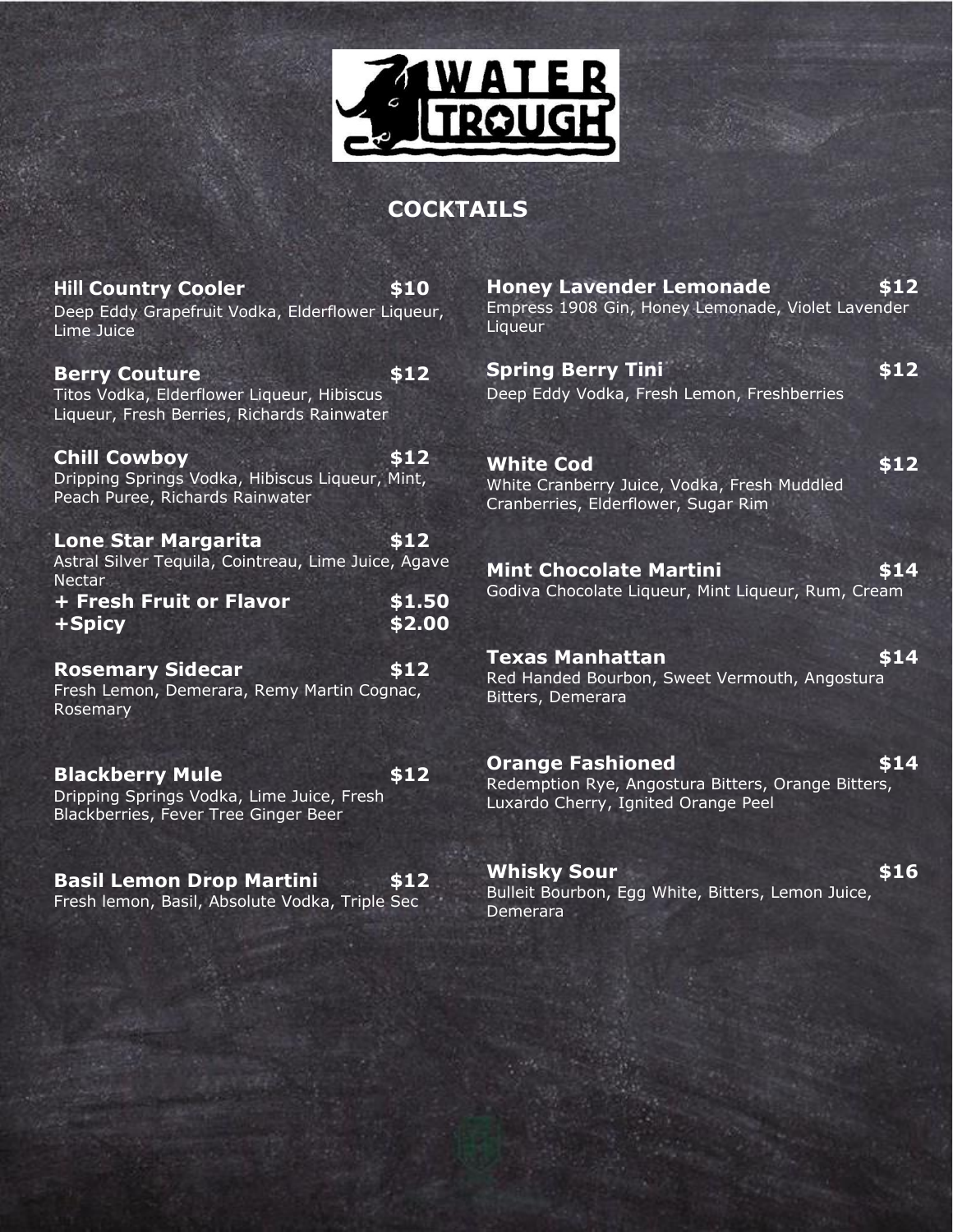

# **BEER**

#### **ON TAP**

| Lone Star              | \$4 |
|------------------------|-----|
| 512 IPA                | \$6 |
| HI Sign Violet Blonde  | \$6 |
| Celis White            | \$6 |
| Circle Envy Amber      | \$6 |
| <b>Seasonal Drafts</b> | \$7 |

### **TEXAS CANS**

| Lone Star                              | \$5 |
|----------------------------------------|-----|
| <b>Blue Norther Blackberry Seltzer</b> | \$5 |
| <b>Austin BeerWorks Pearlsnap</b>      | \$5 |
| Austin BeerWorks FireEagle IPA         | \$5 |
| Austin BeerWorks Peacemaker            | \$5 |
| Karbach Love Street Blonde             | \$5 |
| Shiner                                 | \$5 |
| Karbach Light Circus IPA               | \$6 |
| Austin Eastcider Original              | \$6 |
| Austin Eastcider Blood Orange          | \$6 |

#### **DOMESTIC & IMPOIRTED CANS**

| Coors Light      | $\overline{\$4}$ |
|------------------|------------------|
| <b>Bud Light</b> | \$4              |
| Miller Lite      | \$4              |
| Yuengling Lager  | \$5              |
| <b>Blue Moon</b> | \$5              |
| Dos Equis        | \$5              |
| Modelo           | \$5              |
| Michelob Ultra   | \$5              |
|                  |                  |